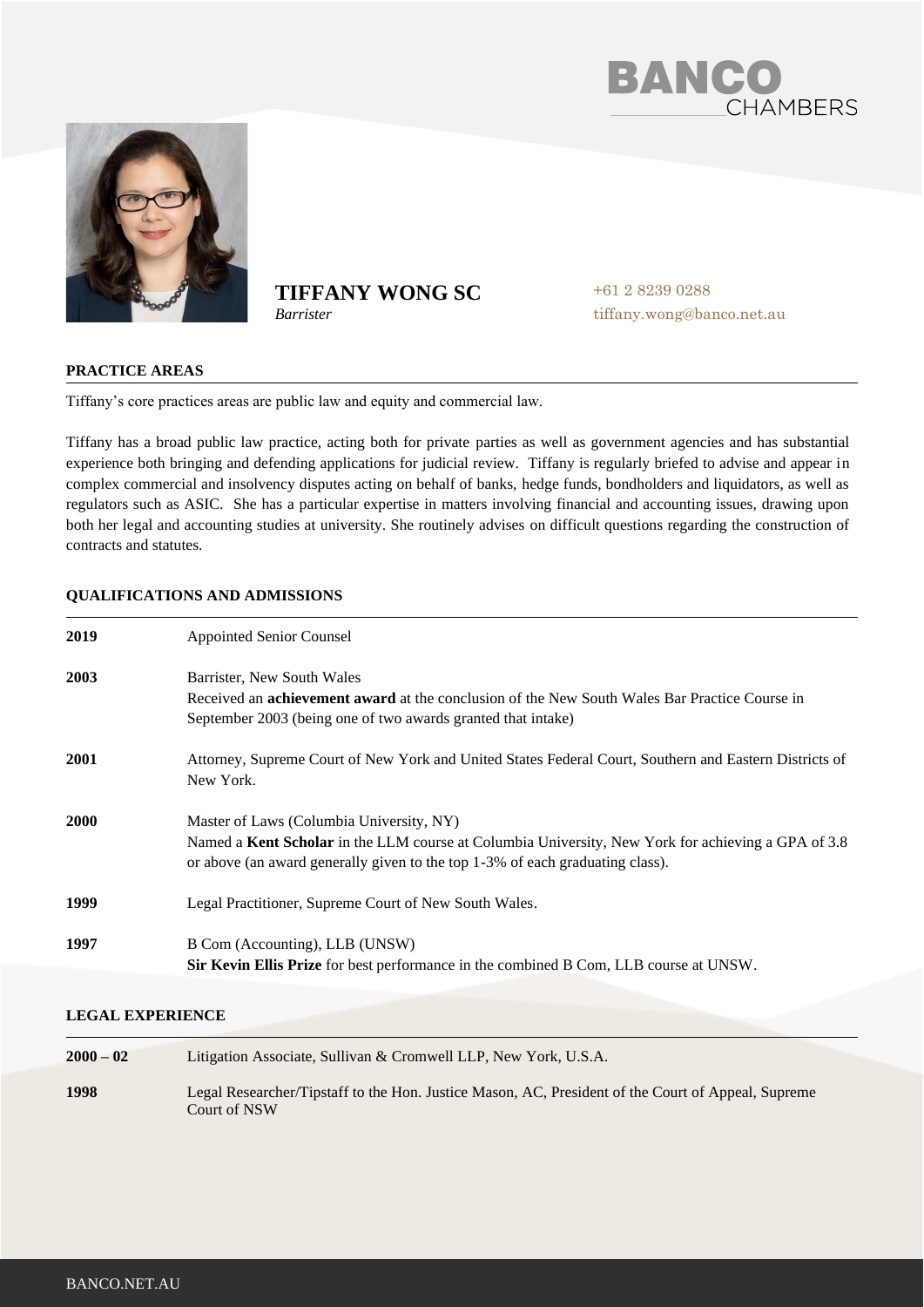

### **RECENT WORK**

A summary of Tiffany's recent and notable work is below. A detailed list of appearances is available on request.

#### **Public Law**

*State of Queensland v Telecommunications Industry Ombudsman and Optus Fixed Infrastructure Pty Limited* (Full Court, Federal Court of Australia, 2021, acted for Optus, appeal against decision of Collier J)

*Industrial Relations Secretary v Public Service Association and Professional Officers Association Amalgamated Union of New South Wales* (2021) 303 IR 322; [2021] NSWSC 160 (Acted for the Industrial Relations Secretary, judicial review of decision of the Industrial Relations Commission)

*Warren v Secretary, Attorney-General's Dept* (2021) 172 ALD 325; (2021) 303 IR 72 (Federal Court of Australia, acted for the Secretary, Attorney-General's Dept, appeal against decision of Administrative Appeals Tribunal)

*Emanuel Exports Pty Ltd & Anor v Secretary, Department of Agriculture, Water and the Environment (Administrative Appeals* Tribunal, 2021, acted for DAWE, review of decision to cancel licence to export animals)

*Havilah Resources Ltd v Innovation and Science Australia* (2020) 170 ALD 374 (Administrative Appeals Tribunal, acted for Innovation and Science Australia, review of decision to refuse registration for research and development tax incentive)

*Secretary, NSW Minister of Health v Health Services Union NSW* (2018) 273 IR 190 (NSW Industrial Relations Commission, intervening on behalf of the Secretary of Industrial Relations, issue of statutory construction concerning s 146C of the *Industrial Relations Act 1996* (NSW) and cl 6 of the *Industrial Relations (Public Sector Conditions of Employment) Regulation 2014*  (NSW))

*Telstra Corporation Ltd v ACCC* (2017) 155 ALD 379; [2017] FCA 316 (acted for Telstra Corporation Ltd, led by Alan Archibald QC, seeking judicial review of ACCC determination regarding prices for fixed line services provided by Telstra to other telecommunications carriers)

#### **Corporations and Insolvency**

*In the matter of Mercedes Benz Financial Services Australia Pty Ltd* [2021] FCA 1279 (first hearing); [2021] FCA 1410 (second hearing) (members' scheme of arrangement; corporate reconstruction)

*Re Rhipe Ltd* [2021] NSWSC 1170 (first hearing); [2021] NSWSC 1307 (second hearing) (members' scheme of arrangement)

*Australian Unity Funds Management Ltd v NorthWest Healthcare Australia RE Ltd* [2021] NSWSC 731 (Adjournment of unitholder meeting); [2021] NSWSC 914 (cancellation of meeting); [2021] NSWSC 1039 (discontinuance of proceedings and costs)

*In the matter of Dragontail Systems Limited [2021] FCA 834 (first hearing); [2021] FCA 1109 (second hearing)* 

*In the matter of Xenith IP Group Limited* [2019] FCA 173 (first hearing) (members' scheme of arrangement)

*In the matter of Mantra Group Limited* [2018] FCA 510 (first hearing); [2018] FCA 805 (second hearing) (members' scheme of arrangement)

*Re BIS Finance Pty Limited* [2017] NSWSC 1713 (first hearing) (creditors' scheme of arrangement)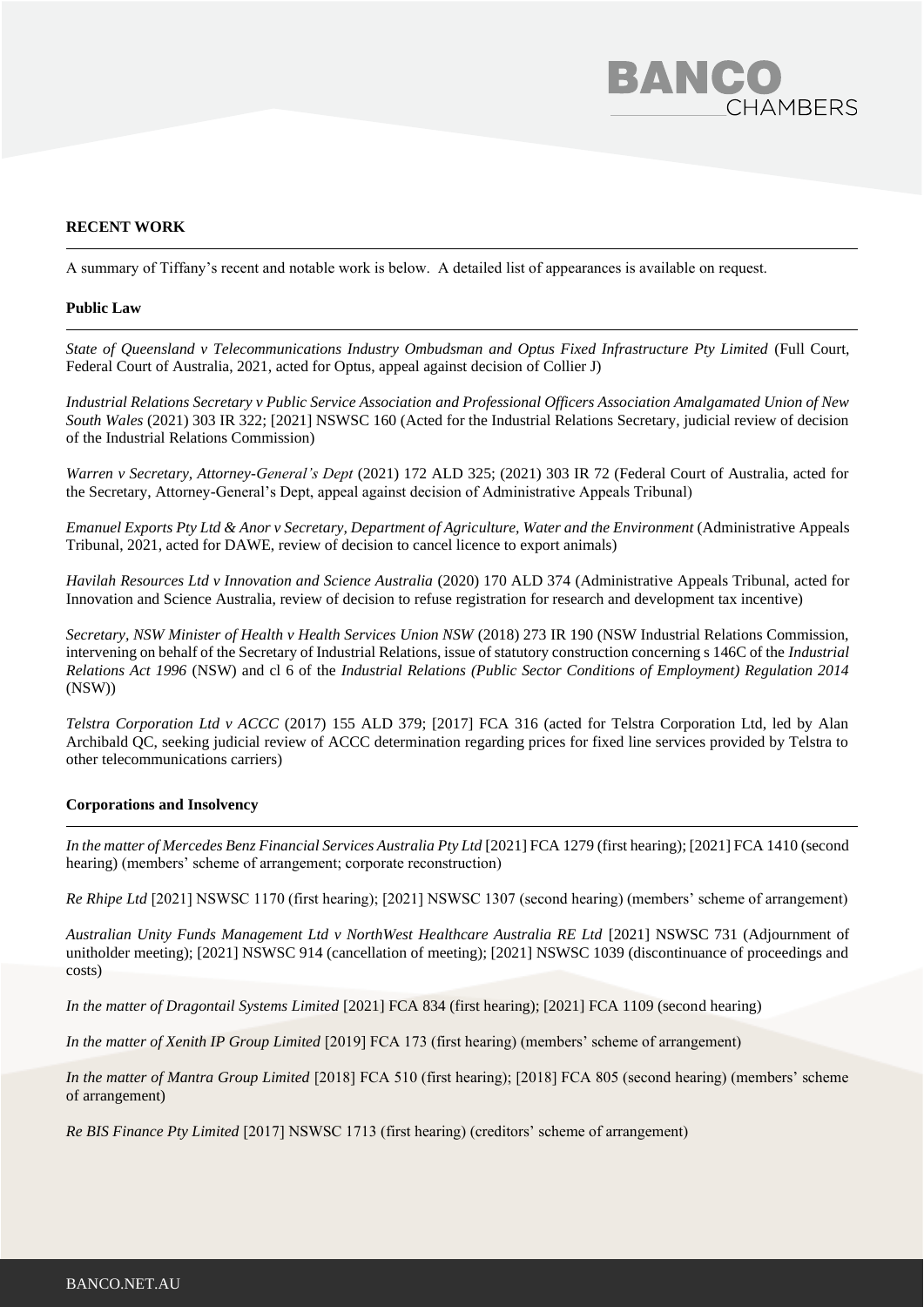

*In the matter of Ten Network Holdings Ltd* [2017] NSWSC 1247 (acting for voluntary administrators of Ten Network, led by Richard McHugh SC, opposing application by WIN Corporation Pty Ltd and Birketu Pty Ltd to restrain voluntary administrators from holding second meeting of creditors)

*First Pacific Advisors LLC v Boart Longyear Ltd* (2017) 121 ACSR 136; [2017] NSWCA 116 (acting for objector to creditors' scheme of arrangement)

#### **Regulatory**

*ASIC v Cohen & Anor* (2021, acting for ASIC in proceedings commenced against a former officer and contractor of the Freedom Group of companies, in relation to alleged involvement in contraventions of the conflicted remuneration provisions of the *Corporations Act 2001* (Cth))

*APRA investigation into Xinja capital raising* (2021, acting for APRA)

*ASIC investigation into contraventions of anti-money laundering legislation by the Commonwealth Bank of Australia* (2019, acted for senior compliance offer of the CBA during s 19 examination)

*ASIC investigation into GetSwift Ltd* (2018, acted for General Counsel of GetSwift Ltd during s 19 examination)

*ASIC investigation into foreign exchange trading* (acted for Westpac, led by Steven Finch SC)

*ASIC investigation into the Colonial Mutual Life Assurance Society Limited, Life Insurance Products* (acted for ASIC, led by Michael Jones SC)

*ASIC investigation into ACE Insurance Limited* (acted for ASIC, led by John Halley SC)

ASIC & Ors v Bank of Queensland Ltd, Senrac Pty Limited and Macquarie Bank Limited (2011) 86 ACSR 258 (Federal Court, appeared for ASIC in claim by investor advised by Storm Financial Ltd, led by Tony Bannon SC and Robertson Wright SC)

#### **Equity and Commercial**

*Bleeker Street Nominees Pty Ltd atf Bleeker Street Trust & Anor v Merrill Lynch Equities (Australia) Ltd* (NSWSC, proceedings commenced in 2021, acting for plaintiff, professional negligence claim against stockbroker)

*Quadrent Pty Ltd & Anor v Fire & Rescue NSW* (NSWSC, proceedings commenced in 2020, acting for Fire & Rescue NSW, product liability claim involving defective self-contained breathing apparatus)

*Flexirent Capital Pty Ltd v M2 Commander Pty Ltd* (NSWSC, proceedings commenced in 2020, acting for plaintiff, contract claims)

*Franks v Franks* (Supreme Court of New South Wales, 2020, acted for William and Narelle Franks in oppression suit brought by them against their daughter Camilla Franks)

*Kesinda Pty Ltd v Zheng Wei* (Supreme Court of New South Wales, 2019, acted for one of six parties seeking first priority over surplus moneys from sale of property, settled at mediation before the Hon. P. Bergin)

*Eureka Operations Pty Ltd v Viva Energy Australia Ltd* [2016] VSCA 95 (Victorian Court of Appeal, acting for Viva Energy Australia Ltd, led by Steven Finch SC, successfully defended appeal regarding proper construction of Alliance Agreement concerning operation of Coles convenience stores on Shell branded petrol stations)